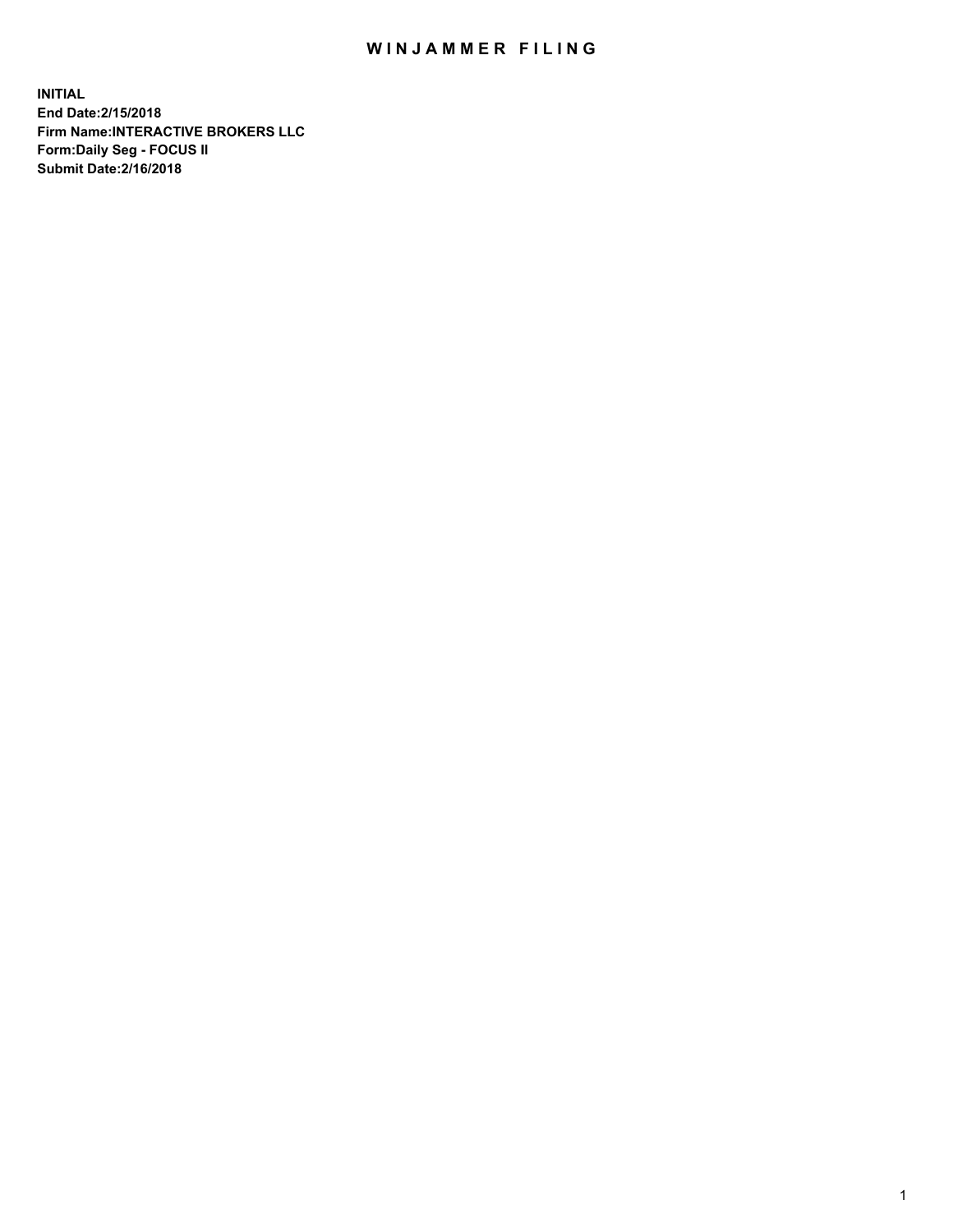## **INITIAL End Date:2/15/2018 Firm Name:INTERACTIVE BROKERS LLC Form:Daily Seg - FOCUS II Submit Date:2/16/2018 Daily Segregation - Cover Page**

| Name of Company<br><b>Contact Name</b><br><b>Contact Phone Number</b>                                                                                                                                                                                                                                                          | <b>INTERACTIVE BROKERS LLC</b><br><b>James Menicucci</b><br>203-618-8085                        |
|--------------------------------------------------------------------------------------------------------------------------------------------------------------------------------------------------------------------------------------------------------------------------------------------------------------------------------|-------------------------------------------------------------------------------------------------|
| <b>Contact Email Address</b>                                                                                                                                                                                                                                                                                                   | jmenicucci@interactivebrokers.c<br>om                                                           |
| FCM's Customer Segregated Funds Residual Interest Target (choose one):<br>a. Minimum dollar amount: ; or<br>b. Minimum percentage of customer segregated funds required:% ; or<br>c. Dollar amount range between: and; or<br>d. Percentage range of customer segregated funds required between:% and%.                         | $\overline{\mathbf{0}}$<br>$\overline{\mathbf{0}}$<br>155,000,000 245,000,000<br>0 <sub>0</sub> |
| FCM's Customer Secured Amount Funds Residual Interest Target (choose one):<br>a. Minimum dollar amount: ; or<br>b. Minimum percentage of customer secured funds required:%; or<br>c. Dollar amount range between: and; or<br>d. Percentage range of customer secured funds required between: % and %.                          | $\overline{\mathbf{0}}$<br>$\overline{\mathbf{0}}$<br>80,000,000 120,000,000<br>0 <sub>0</sub>  |
| FCM's Cleared Swaps Customer Collateral Residual Interest Target (choose one):<br>a. Minimum dollar amount: ; or<br>b. Minimum percentage of cleared swaps customer collateral required:% ; or<br>c. Dollar amount range between: and; or<br>d. Percentage range of cleared swaps customer collateral required between:% and%. | $\overline{\mathbf{0}}$<br>$\underline{\mathbf{0}}$<br>0 <sub>0</sub><br>0 <sup>0</sup>         |

Attach supporting documents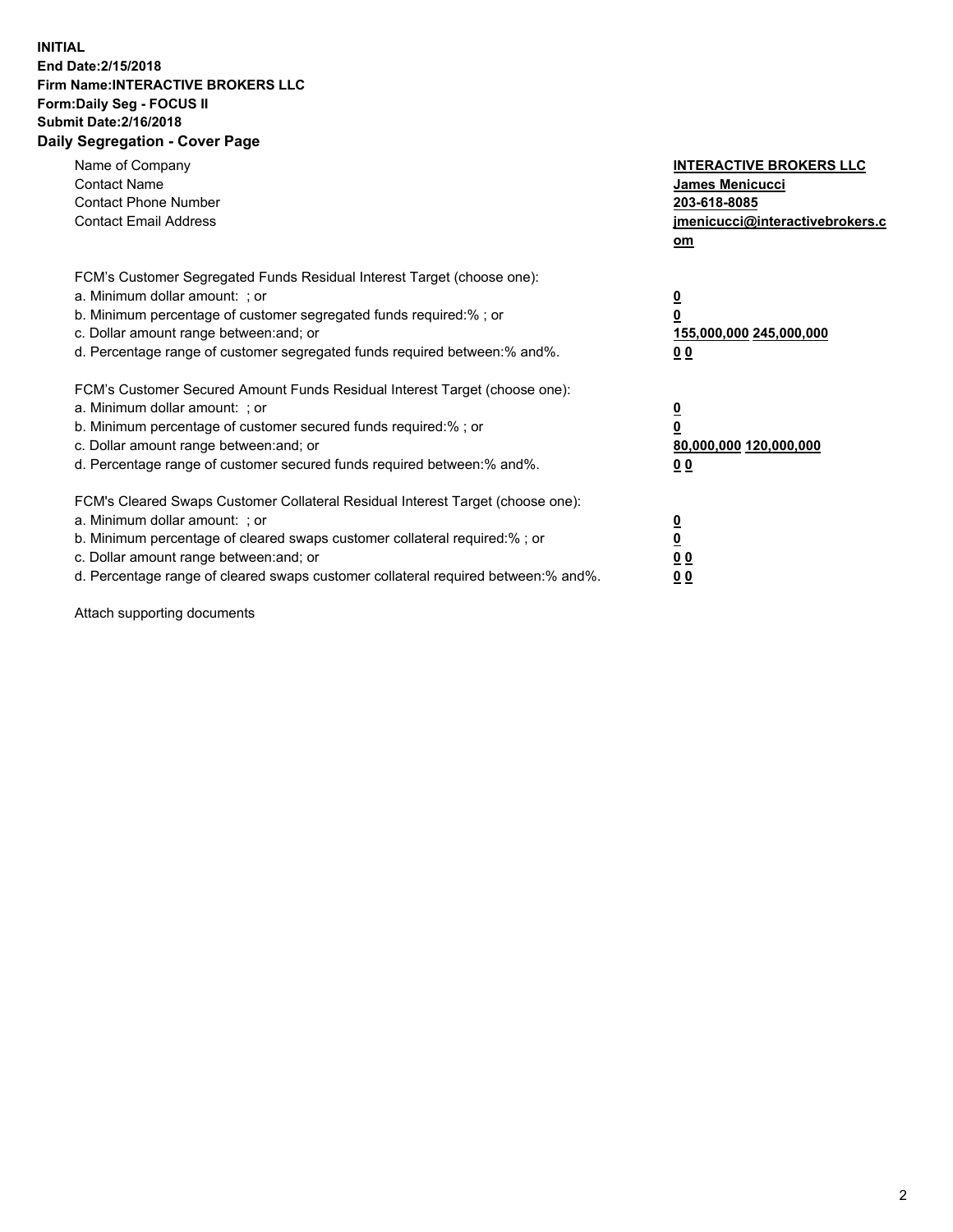## **INITIAL End Date:2/15/2018 Firm Name:INTERACTIVE BROKERS LLC Form:Daily Seg - FOCUS II Submit Date:2/16/2018 Daily Segregation - Secured Amounts**

|     | Daily Segregation - Secured Amounts                                                         |                                   |
|-----|---------------------------------------------------------------------------------------------|-----------------------------------|
|     | Foreign Futures and Foreign Options Secured Amounts                                         |                                   |
|     | Amount required to be set aside pursuant to law, rule or regulation of a foreign            | $0$ [7305]                        |
|     | government or a rule of a self-regulatory organization authorized thereunder                |                                   |
| 1.  | Net ledger balance - Foreign Futures and Foreign Option Trading - All Customers             |                                   |
|     | A. Cash                                                                                     | 514,095,746 [7315]                |
|     | B. Securities (at market)                                                                   | $0$ [7317]                        |
| 2.  | Net unrealized profit (loss) in open futures contracts traded on a foreign board of trade   | 9,097,234 [7325]                  |
| 3.  | Exchange traded options                                                                     |                                   |
|     | a. Market value of open option contracts purchased on a foreign board of trade              | 126,305 [7335]                    |
|     | b. Market value of open contracts granted (sold) on a foreign board of trade                | -70,213 [7337]                    |
| 4.  | Net equity (deficit) (add lines 1.2. and 3.)                                                | 523,249,072 [7345]                |
| 5.  | Account liquidating to a deficit and account with a debit balances - gross amount           | 2,468 [7351]                      |
|     | Less: amount offset by customer owned securities                                            | 0 [7352] 2,468 [7354]             |
| 6.  | Amount required to be set aside as the secured amount - Net Liquidating Equity              | 523,251,540 [7355]                |
|     | Method (add lines 4 and 5)                                                                  |                                   |
| 7.  | Greater of amount required to be set aside pursuant to foreign jurisdiction (above) or line | 523,251,540 [7360]                |
|     | 6.                                                                                          |                                   |
|     | FUNDS DEPOSITED IN SEPARATE REGULATION 30.7 ACCOUNTS                                        |                                   |
| 1.  | Cash in banks                                                                               |                                   |
|     | A. Banks located in the United States                                                       | 124,424,931 [7500]                |
|     | B. Other banks qualified under Regulation 30.7                                              | 0 [7520] 124,424,931 [7530]       |
| 2.  | Securities                                                                                  |                                   |
|     | A. In safekeeping with banks located in the United States                                   | 363,016,565 [7540]                |
|     | B. In safekeeping with other banks qualified under Regulation 30.7                          | 0 [7560] 363,016,565 [7570]       |
| 3.  | Equities with registered futures commission merchants                                       |                                   |
|     | A. Cash                                                                                     | $0$ [7580]                        |
|     | <b>B.</b> Securities                                                                        | $0$ [7590]                        |
|     | C. Unrealized gain (loss) on open futures contracts                                         | $0$ [7600]                        |
|     | D. Value of long option contracts                                                           | $0$ [7610]                        |
|     | E. Value of short option contracts                                                          | 0 [7615] 0 [7620]                 |
| 4.  | Amounts held by clearing organizations of foreign boards of trade                           |                                   |
|     | A. Cash                                                                                     | $0$ [7640]                        |
|     | <b>B.</b> Securities                                                                        | $0$ [7650]                        |
|     | C. Amount due to (from) clearing organization - daily variation                             | $0$ [7660]                        |
|     | D. Value of long option contracts                                                           | $0$ [7670]                        |
|     | E. Value of short option contracts                                                          | 0 [7675] 0 [7680]                 |
| 5.  | Amounts held by members of foreign boards of trade                                          |                                   |
|     | A. Cash                                                                                     | 167,508,347 [7700]                |
|     | <b>B.</b> Securities                                                                        | $0$ [7710]                        |
|     | C. Unrealized gain (loss) on open futures contracts                                         | -4,267,042 [7720]                 |
|     | D. Value of long option contracts                                                           | 70,245 [7730]                     |
|     | E. Value of short option contracts                                                          | -69,654 [7735] 163,241,896 [7740] |
| 6.  | Amounts with other depositories designated by a foreign board of trade                      | $0$ [7760]                        |
| 7.  | Segregated funds on hand                                                                    | $0$ [7765]                        |
| 8.  | Total funds in separate section 30.7 accounts                                               | 650,683,392 [7770]                |
| 9.  | Excess (deficiency) Set Aside for Secured Amount (subtract line 7 Secured Statement         | 127,431,852 [7380]                |
|     | Page 1 from Line 8)                                                                         |                                   |
| 10. | Management Target Amount for Excess funds in separate section 30.7 accounts                 | 80,000,000 [7780]                 |
| 11. | Excess (deficiency) funds in separate 30.7 accounts over (under) Management Target          | 47,431,852 [7785]                 |
|     |                                                                                             |                                   |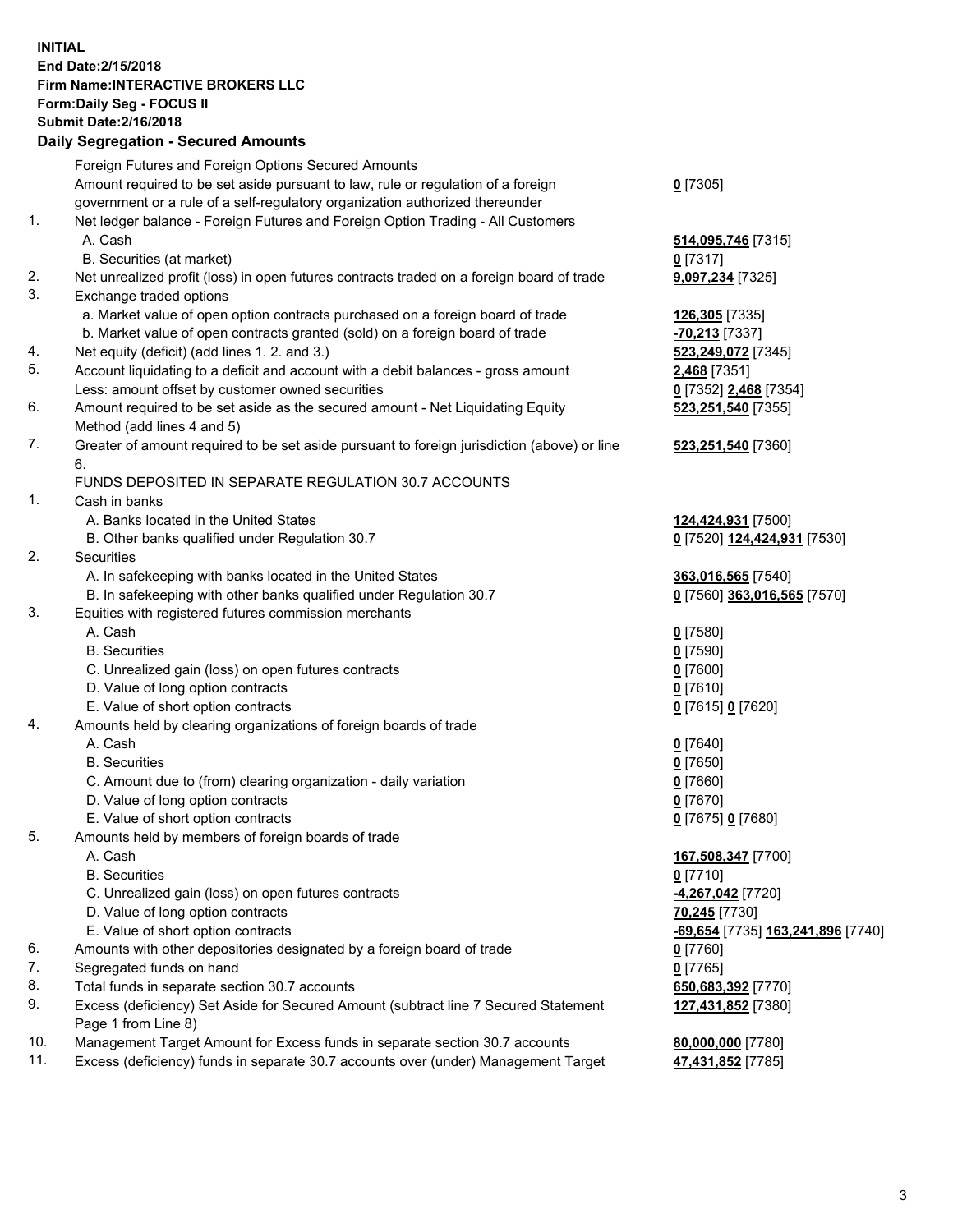**INITIAL End Date:2/15/2018 Firm Name:INTERACTIVE BROKERS LLC Form:Daily Seg - FOCUS II Submit Date:2/16/2018 Daily Segregation - Segregation Statement** SEGREGATION REQUIREMENTS(Section 4d(2) of the CEAct) 1. Net ledger balance A. Cash **4,418,745,433** [7010] B. Securities (at market) **0** [7020] 2. Net unrealized profit (loss) in open futures contracts traded on a contract market **-34,006,680** [7030] 3. Exchange traded options A. Add market value of open option contracts purchased on a contract market **287,467,706** [7032] B. Deduct market value of open option contracts granted (sold) on a contract market **-281,741,002** [7033] 4. Net equity (deficit) (add lines 1, 2 and 3) **4,390,465,457** [7040] 5. Accounts liquidating to a deficit and accounts with debit balances - gross amount **354,384** [7045] Less: amount offset by customer securities **0** [7047] **354,384** [7050] 6. Amount required to be segregated (add lines 4 and 5) **4,390,819,841** [7060] FUNDS IN SEGREGATED ACCOUNTS 7. Deposited in segregated funds bank accounts A. Cash **798,143,067** [7070] B. Securities representing investments of customers' funds (at market) **2,568,990,295** [7080] C. Securities held for particular customers or option customers in lieu of cash (at market) **0** [7090] 8. Margins on deposit with derivatives clearing organizations of contract markets A. Cash **21,865,461** [7100] B. Securities representing investments of customers' funds (at market) **1,219,613,110** [7110] C. Securities held for particular customers or option customers in lieu of cash (at market) **0** [7120] 9. Net settlement from (to) derivatives clearing organizations of contract markets **-9,843,352** [7130] 10. Exchange traded options A. Value of open long option contracts **287,416,462** [7132] B. Value of open short option contracts **-281,704,394** [7133] 11. Net equities with other FCMs A. Net liquidating equity **0** [7140] B. Securities representing investments of customers' funds (at market) **0** [7160] C. Securities held for particular customers or option customers in lieu of cash (at market) **0** [7170] 12. Segregated funds on hand **0** [7150] 13. Total amount in segregation (add lines 7 through 12) **4,604,480,649** [7180] 14. Excess (deficiency) funds in segregation (subtract line 6 from line 13) **213,660,808** [7190] 15. Management Target Amount for Excess funds in segregation **155,000,000** [7194]

16. Excess (deficiency) funds in segregation over (under) Management Target Amount Excess

**58,660,808** [7198]